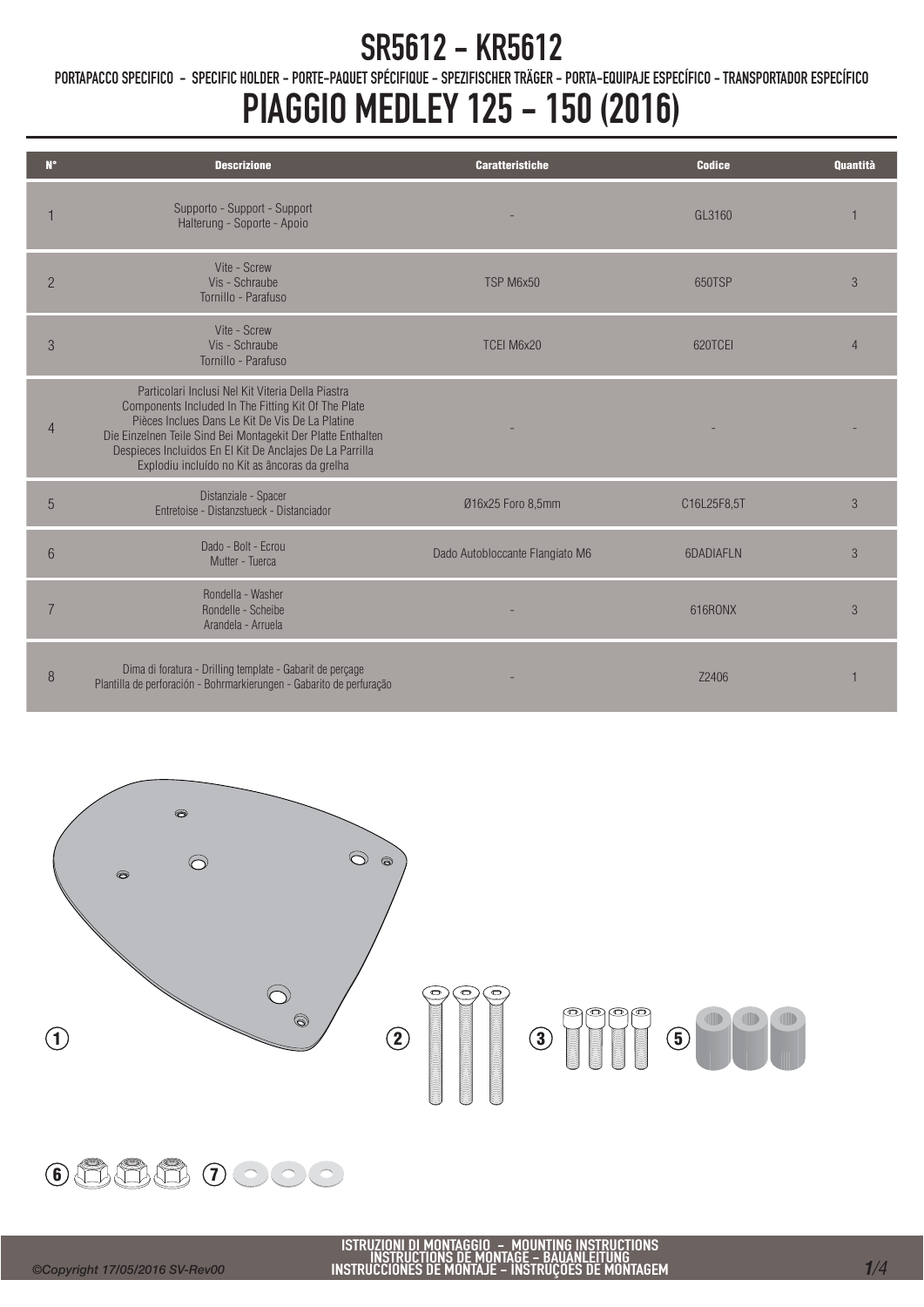PORTAPACCO SPECIFICO - SPECIFIC HOLDER - PORTE-PAQUET SPÉCIFIQUE - SPEZIFISCHER TRÄGER - PORTA-EQUIPAJE ESPECÍFICO - TRANSPORTADOR ESPECÍFICO

# PIAGGIO MEDLEY 125 - 150 (2016)

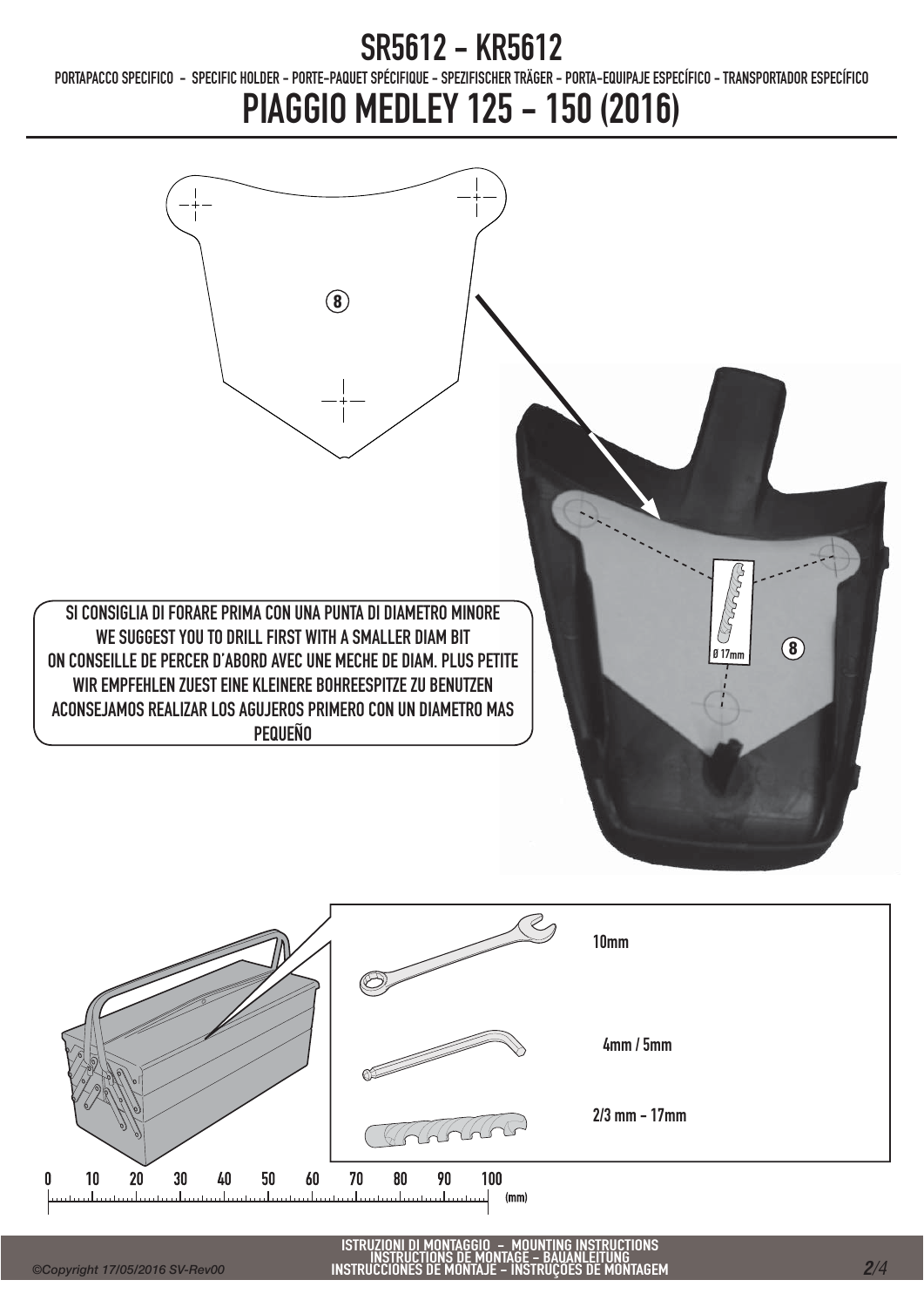PORTAPACCO SPECIFICO - SPECIFIC HOLDER - PORTE-PAQUET SPÉCIFIQUE - SPEZIFISCHER TRÄGER - PORTA-EQUIPAJE ESPECÍFICO - TRANSPORTADOR ESPECÍFICO

## PIAGGIO MEDLEY 125 - 150 (2016)